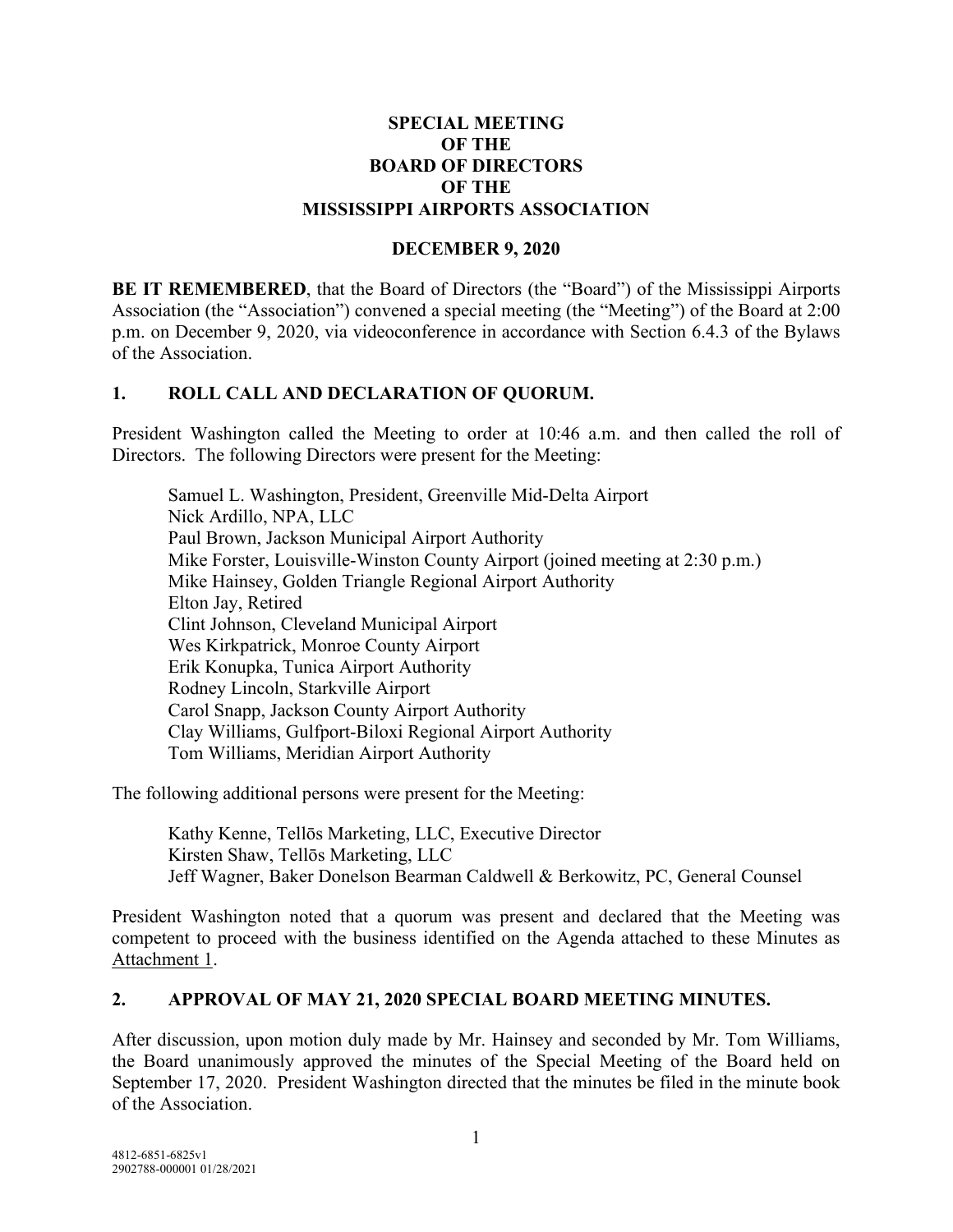### **3. PRESIDENT'S REPORT.**

President Washington expressed his appreciation for everyone's attendance by videoconference. President Washington further thanked everyone that participated in the Association's recent Virtual Conference which would be discussed in more detail under "Old Business."

## **4. FINANCIAL REPORT.**

Ms. Kenne advised the Board that Mr. Forster had not been able to join the meeting yet and would be presenting the Association's financial statements attached to these minutes as Attachment 2 as prepared by Watkins, Ward and Stafford, PLLC ("WWS"). Ms. Kenne explained that WWS had provided the reports with the new detail requested by the Board at its September 17, 2020 meeting.

There being no further discussion on the reports submitted, Mr. Jay moved that the Board accept (i) the Statement of Assets, Liabilities and Fund Basis, (ii) the Statement of Revenues and Expenses, and (iii) the General Ledger (including Check and Deposit Detail) for the Association, all dated as of November 30, 2020 attached to these Minutes as Attachment 2. Ms. Snapp seconded the motion. President Washington then called for a vote on the matter with all Directors present voting in the affirmative. President Washington declared the motion adopted.

## **5. EXECUTIVE DIRECTOR'S REPORT.**

Ms. Kenne advised the Board that the Association had received approximately \$22,400 in membership dues thus far, but she had not pushed for payment so as not to re-direct support form the Virtual Conference. Ms. Kenne stated that she expected more dues to be received in January.

Ms. Kenner also noted that the Greenwood-Leflore Airport had hired a new manager.

## **6. COMMITTEE REPORTS.**

## **A. 2021 Annual Conference and Meeting.**

Ms. Kenne advised the Board that the 2021 Annual Conference will be April 14-16, 2021 at the Golden Nugget in Biloxi. As a result of the current state of the pandemic, Ms. Kenne noted that the Association may need to cancel the 2021 Annual Conference but that, to date, the Golden Nugget had not imposed a cut-off date for cancellation. The Committee will continue to work on organizing events until a final decision is made to postpone or cancel the 2021 Annual Conference as a live event.

## **B. 2022 Annual Conference and Meeting.**

Ms. Kenne reminded the Board that the 2022 Annual Conference and Meeting would be in Starkville.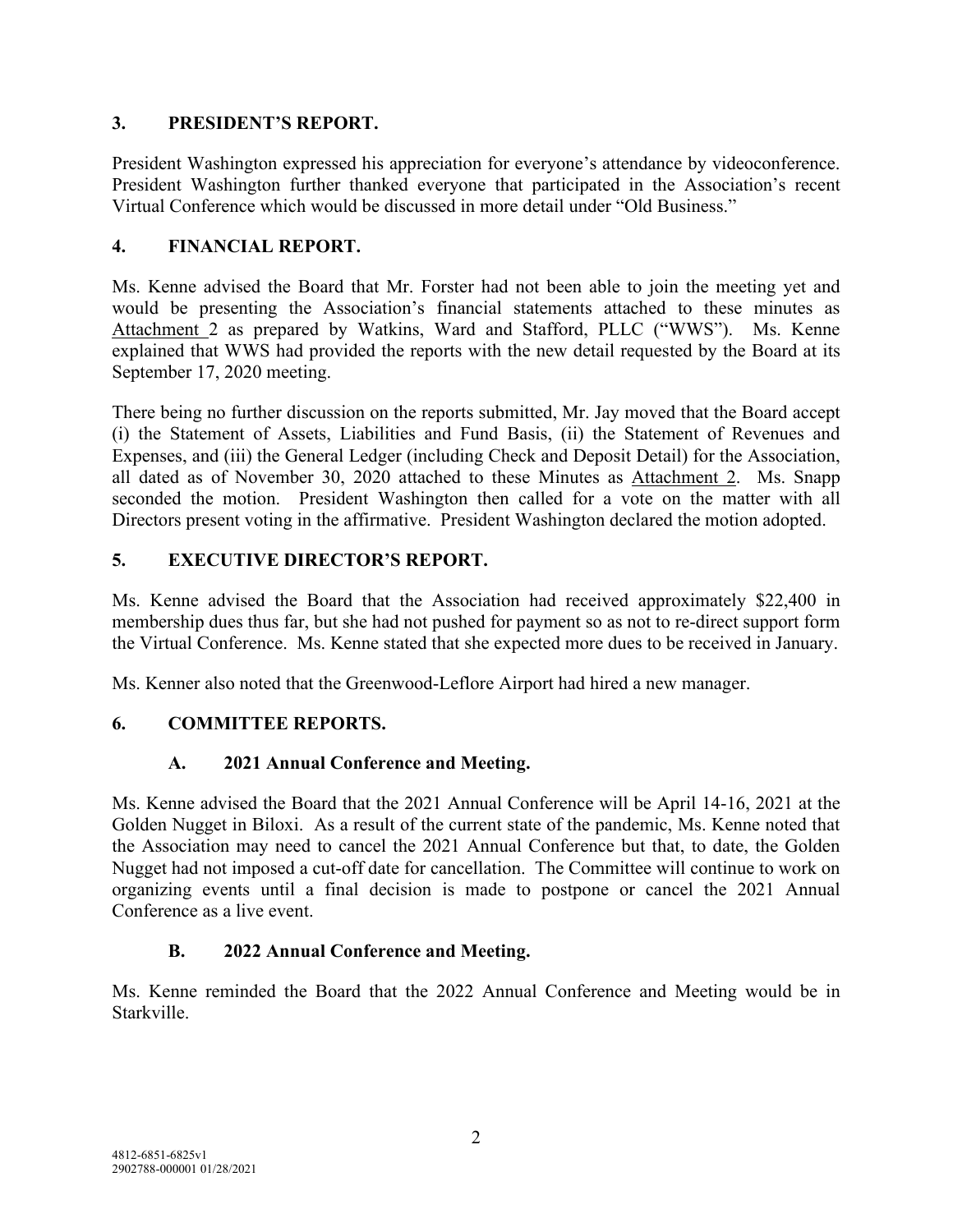## **7. OLD BUSINESS.**

## **A. Virtual Conference.**

President Washington once again thanked everyone for participating in the Virtual Conference. President Washington noted that all the feedback from the Virtual Conference has been very good, and the concept of a virtual conference is something the Association may want to keep in mind to repeat as a mid-year get-together once things get back to normal. Ms. Kenne noted that although the final numbers have not been tabulated, it looks as though the Virtual Conference actually turned a small profit for the Association. Mr. Hainsey noted the great assistance provided by Trey Breckenridge on the technical side of hosting the Virtual Conference.

## **8. NEW BUSINESS.**

## **A. Multimodal Program.**

Mr. Clay Williams reminded the Board of how important the Multimodal Program administered by the Mississippi Department of Transportation (MDOT) has been to airports in the state and, with the economic realities of the Covid-19 pandemic facing MDOT, he thought a letter from the Association to the Mississippi Transportation Commission (MTC) would be well worth the effort.

Mr. Hainsey then moved, and Mr. Clay Williams seconded, that the Association prepare a written communication to the MTC supporting continued funding of the Multimodal Program at previous levels. Following discussion, President Washington called for a vote on the matter with all Directors voting n the affirmative. President Washington asked Mr. Wagner to prepare a draft and circulate for consideration.

## **B. Executive Director/Administrative Services.**

Mr. Forster advised the Board that Tellōs Marketing, LLC ("Tellōs") had been working on behalf of the Association under a contract that is almost 15 years old, and that the contract and certain of the process in the contract need to be updated. Mr. Forster noted that this would also be an opportunity with WWS providing book-keeping and check-writing services for the Association to re-align some of Tellōs' responsibilities to focus more on other aspects of administration of the Association such as membership and the Annual Conference. Mr. Forster stated that this was not a reflection on Ms. Kenne or Tellōs, who he believes have done an excellent job, but an effort to ensure that the Board is complying with its obligations to ensure that the Association has appropriate financial controls in place.

President Washington asked Mr. Wagner to prepare a draft revised agreement for Tellōs to be circulated and considered by the Board at its next meeting.

## **9. OTHER MATTERS.**

## **A. Airport Updates.**

President Washington asked each Director to provide an update on activities at his or her airport.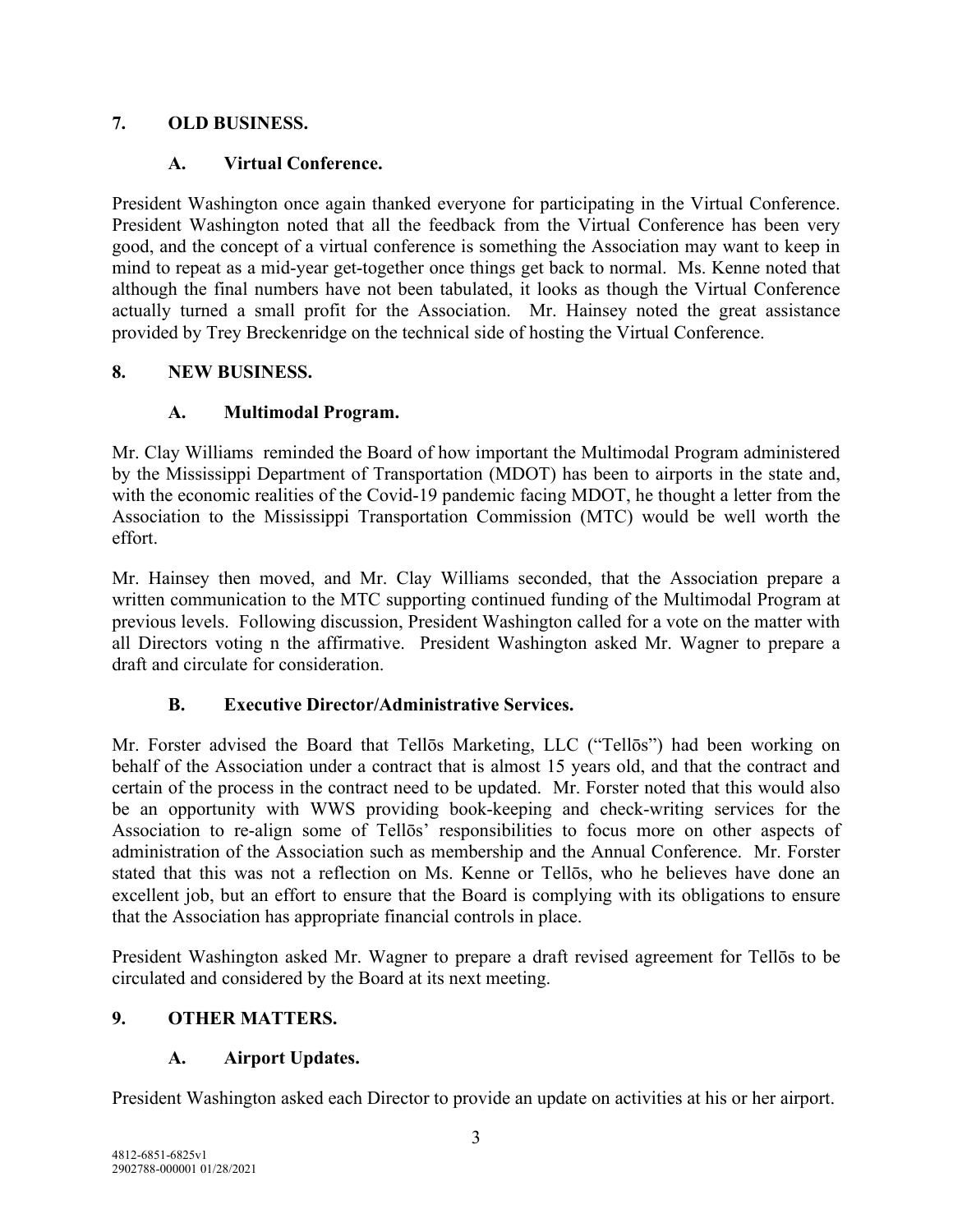#### **10. ADJOURNMENT.**

There being no further business to come before the Meeting, upon motion duly made, seconded, and unanimously adopted, the Meeting adjourned at 3:35 p.m.

Respectfully submitted,

Samuel L. Washington, President Mississippi Airports Association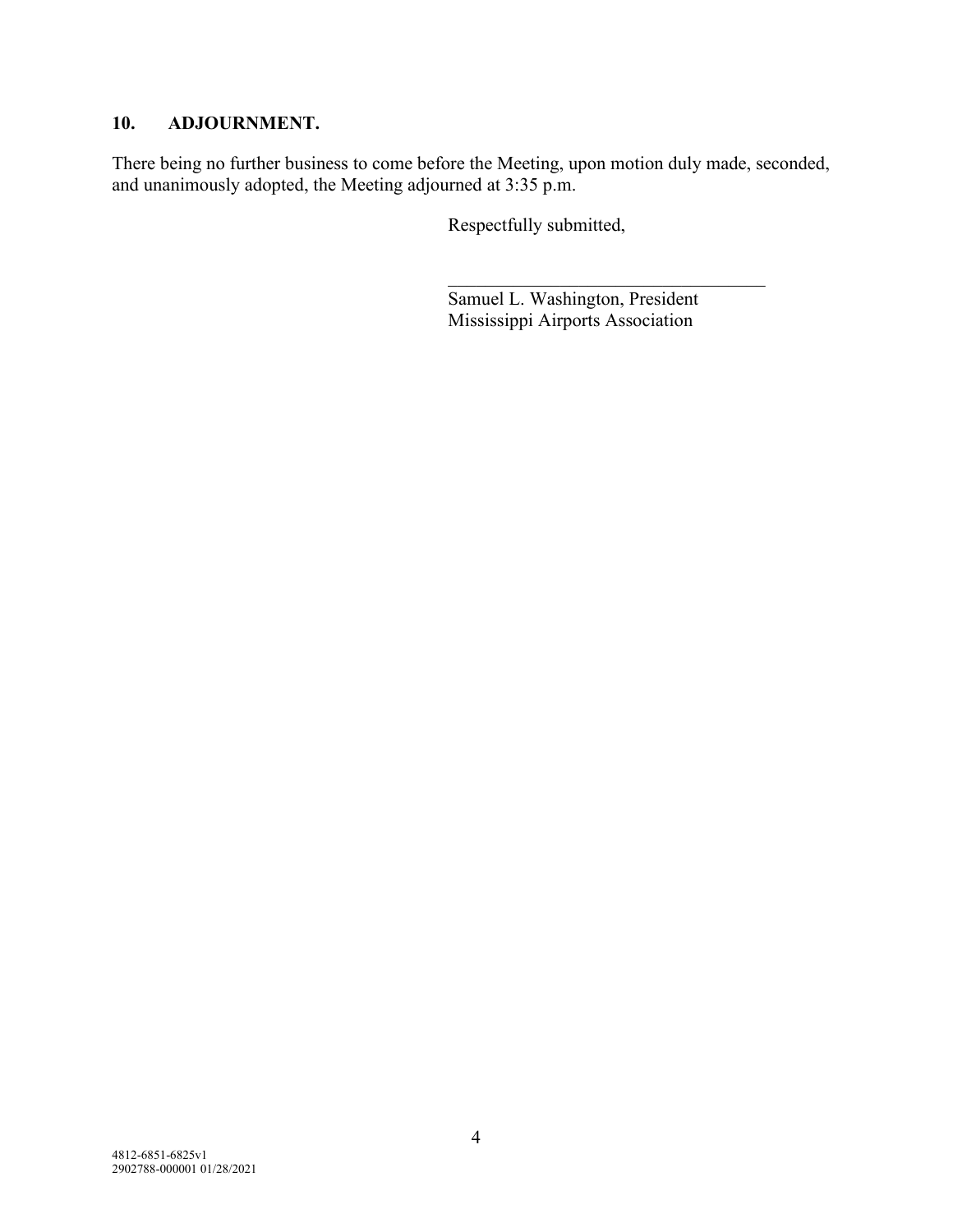# **ATTACHMENT 1**

## **AGENDA**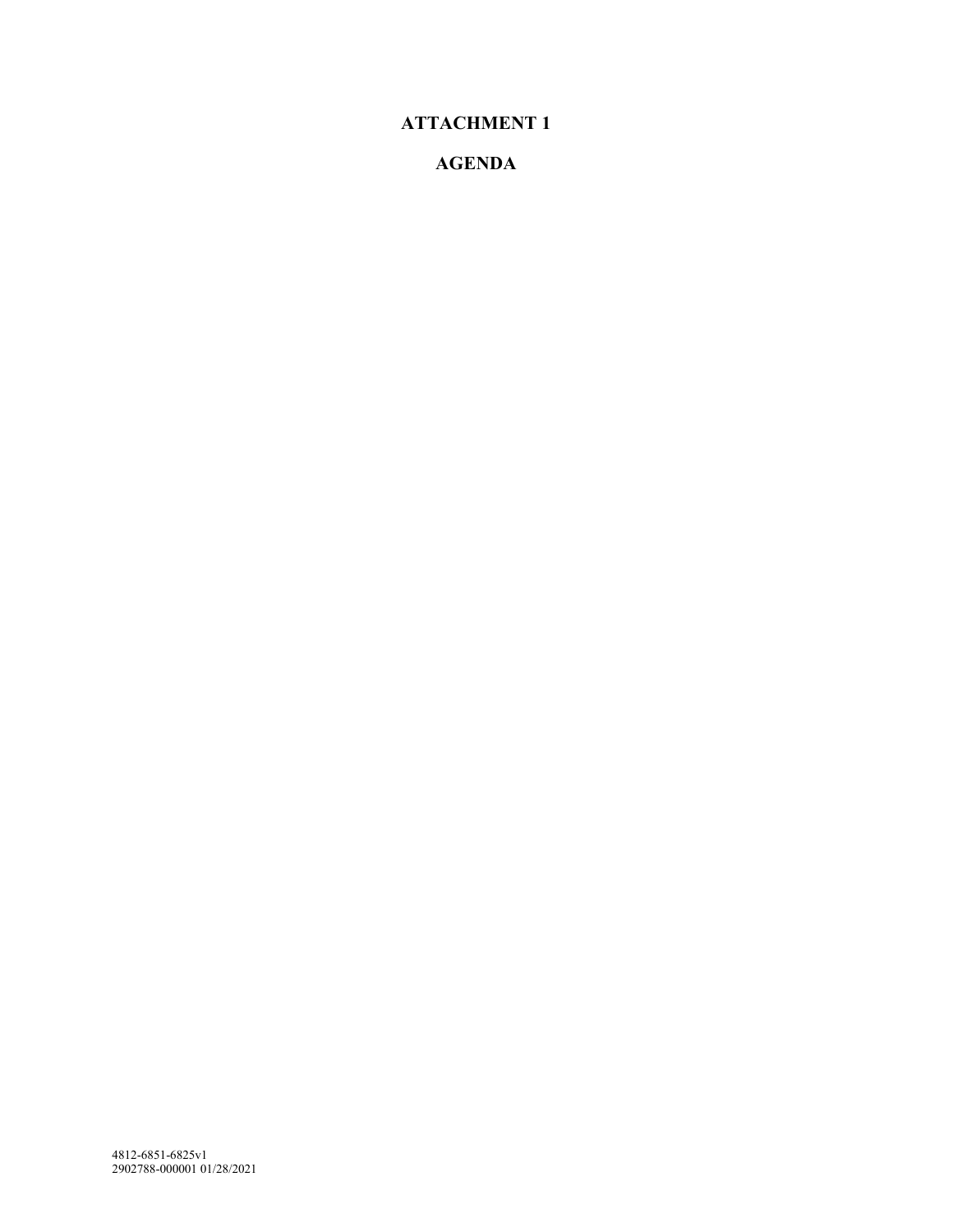#### **MISSISSIPPI AIRPORTS ASSOCIATION SPECIAL MEETING OF BOARD OF DIRECTORS 2:00 P.M., WEDNESDAY, DECEMBER 9, 2020 [TELECONFERENCE]**

- 1. Roll Call and Declaration of Quorum
- 2. Approval of Minutes of September 17, 2020 Special Board Meeting
- 3. President's Report
- 4. Financial Report
- 5. Executive Director's Report
- 6. Committee Reports
	- a. 2021 Annual Conference Committee
	- b. 2022 Annual Conference Committee
- 7. Old Business
	- a. Report on Virtual Conference
- 8. New Business
	- a. Mississippi Multimodal Fund
	- b. Administrative Matters
		- i. Executive Director/Administrative Services Provider
		- ii. Payment Approval Authority

#### 9. Other Matters

- a. Airport Updates
- 10. Adjournment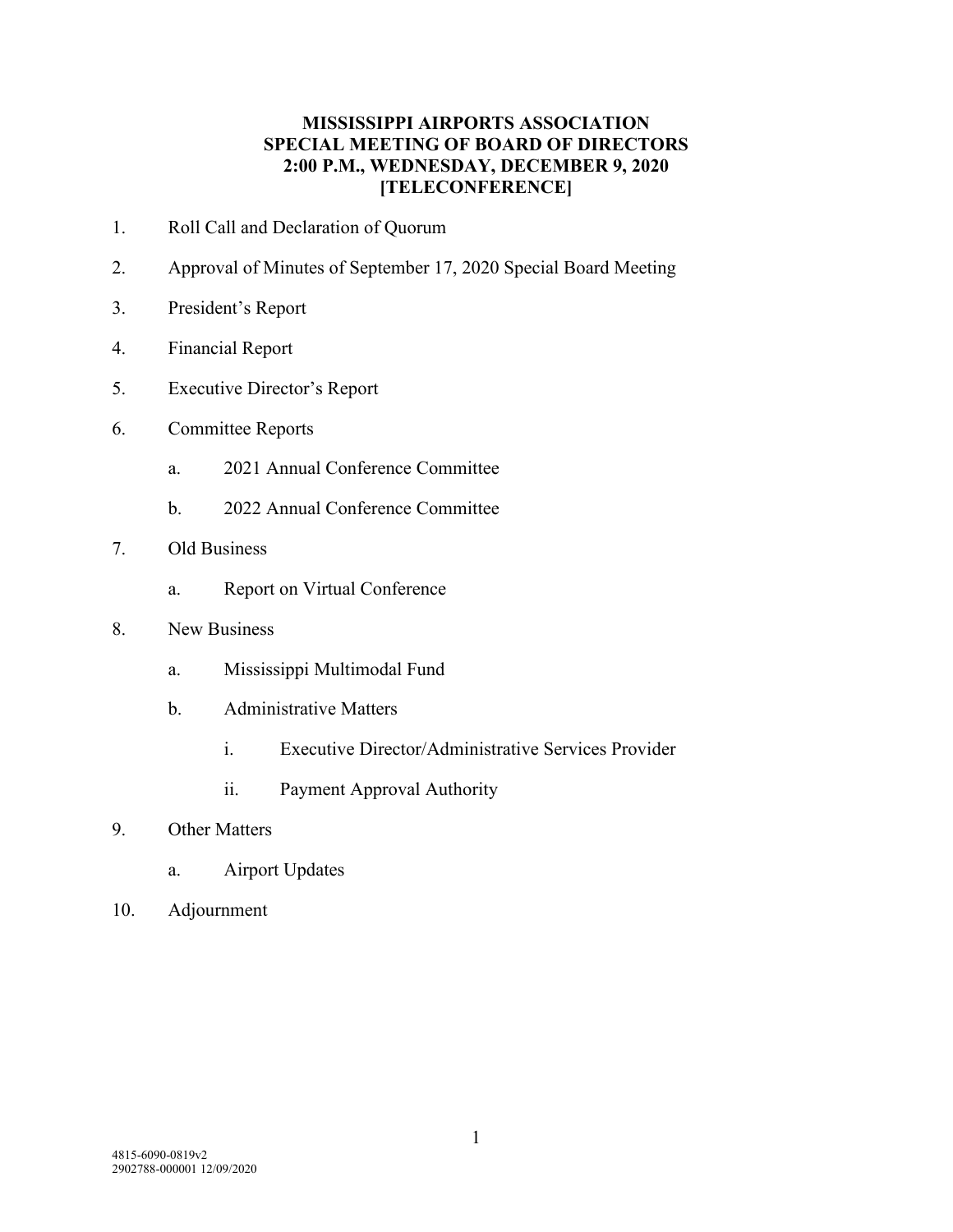# **ATTACHMENT 2**

# **FINANCIAL REPORT**

4812-6851-6825v1 2902788-000001 01/28/2021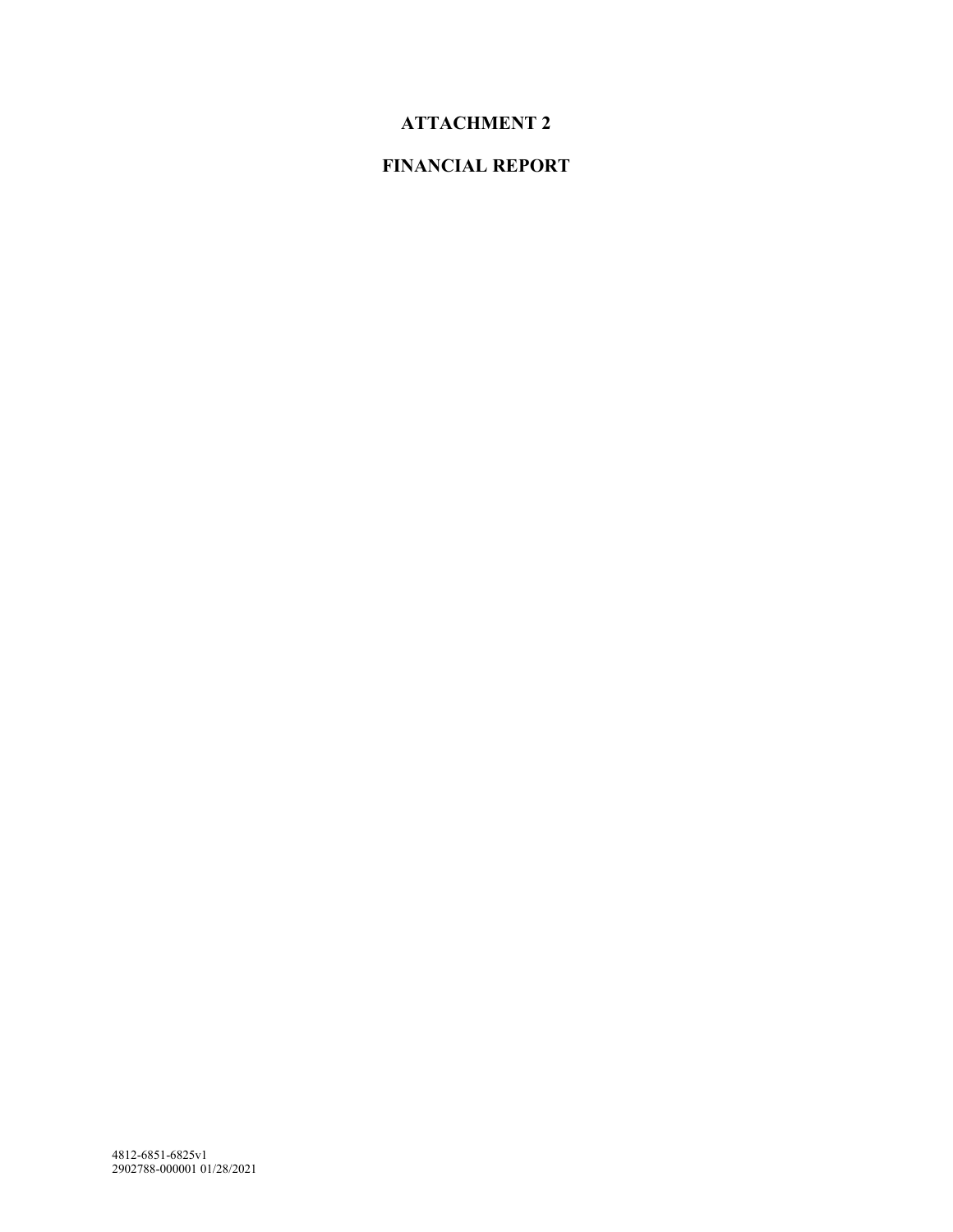Watkins, Ward and Stafford, PLLC **Certified Public Accountants PO Box 1216 West Point, MS 39773-1216** 

To the Board of Trustees of Mississippi Airports Association Post Office Box 16803 Jackson, MS 39236-6803

Management is responsible for the accompanying financial statements of Mississippi Airports Association (a nonprofit organization), which comprise the statement of assets, liabilities, and fund balance - tax basis as of November 30, 2020, and the related statements of revenues and expenses - tax basis for the one month and two months then ended, and for determining that the tax basis of accounting is an acceptable financial reporting framework. We have performed compilation engagements in accordance with Statements on Standards for Accounting and Review Services promulgated by the Accounting and Review Services Committee of the AICPA. We did not audit or review the financial statements nor were we required to perform any procedures to verify the accuracy or completeness of the information provided by management. Accordingly, we do not express an opinion, a conclusion, nor provide any form of assurance on these financial statements.

The financial statements are prepared in accordance with the tax basis of accounting, which is a basis of accounting other than accounting principles generally accepted in the United States of America.

Management has elected to omit substantially all the disclosures ordinarily included in financial statements prepared in accordance with the tax basis of accounting. If the omitted disclosures were included in the financial statements, they might influence the user's conclusions about the Company's assets, liabilities, fund balance, revenues, and expenses. Accordingly, the financial statements are not designed for those who are not informed about such matters.

Watkins, Ward and Stafford, PLLC December 8, 2020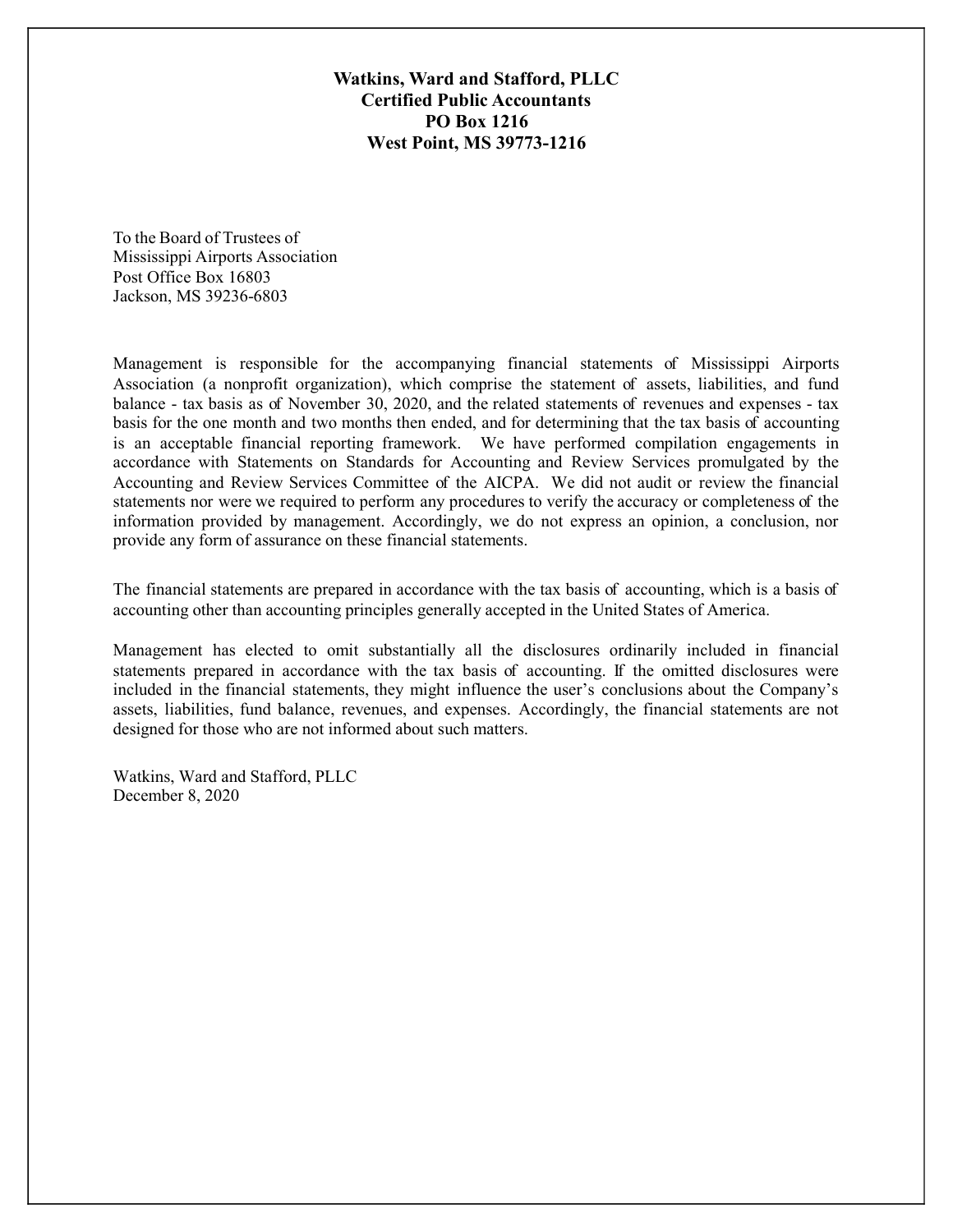# **Mississippi Airports Association** Statement of Assets, Liabilities, & Fund Balance - Tax Basis<br>As of November 30, 2020

|                                                                                                 | Nov 30, 20             |
|-------------------------------------------------------------------------------------------------|------------------------|
| <b>ASSETS</b><br><b>Current Assets</b><br><b>Checking/Savings</b><br>1001 Operating - Trustmark | 56,861.89              |
| <b>Total Checking/Savings</b>                                                                   | 56,861.89              |
| <b>Total Current Assets</b>                                                                     | 56,861.89              |
| <b>TOTAL ASSETS</b>                                                                             | 56,861.89              |
| <b>LIABILITIES &amp; EQUITY</b><br>Equity<br>3010 Fund Balance<br><b>Net Income</b>             | 40,365.49<br>16,496.40 |
| <b>Total Equity</b>                                                                             | 56,861.89              |
| <b>TOTAL LIABILITIES &amp; EQUITY</b>                                                           | 56,861.89              |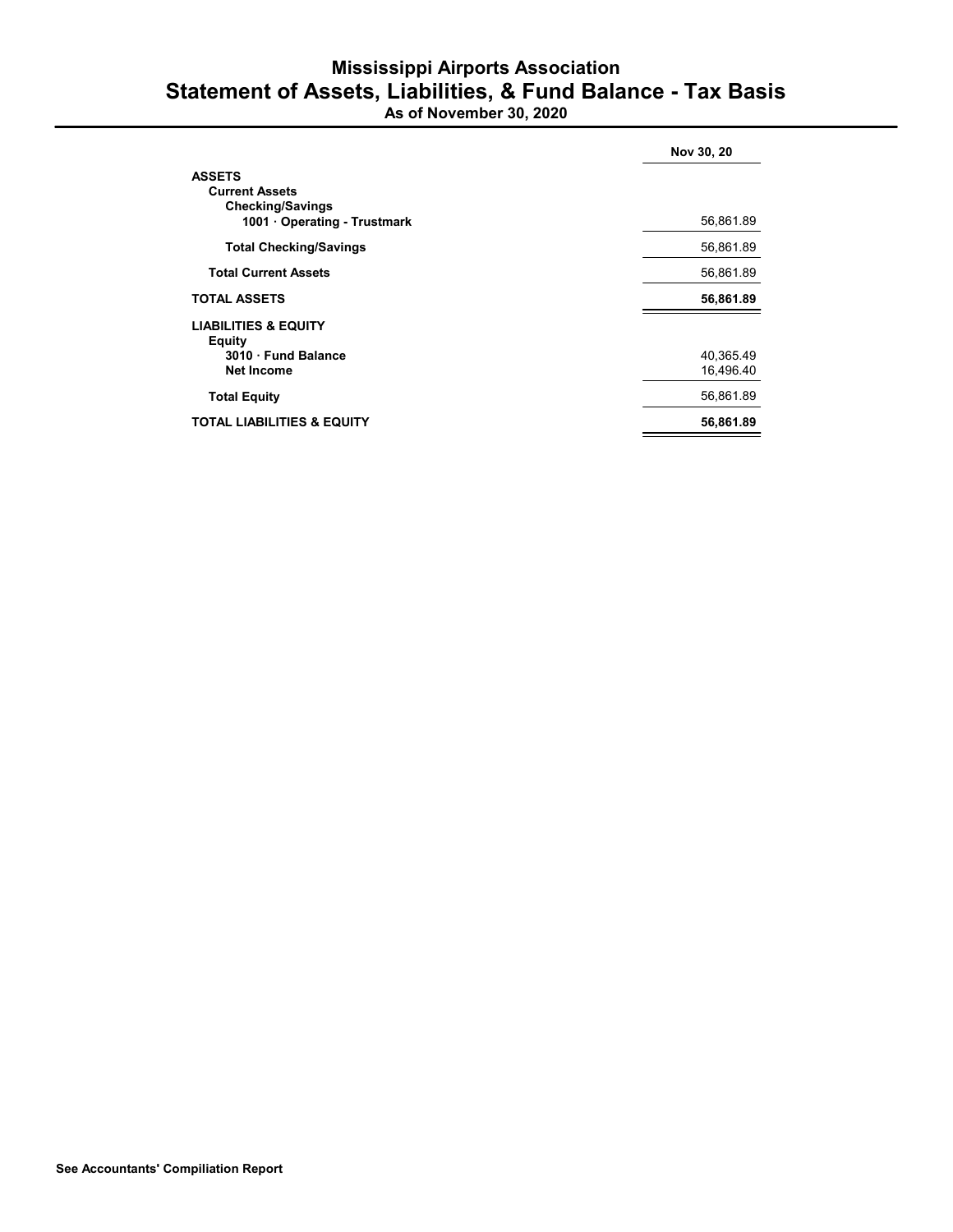# **Mississippi Airports Association** Statements of Revenues and Expenses - Tax Basis

|                                                                                                              | <b>Nov 20</b>        | Oct - Nov 20         |
|--------------------------------------------------------------------------------------------------------------|----------------------|----------------------|
| <b>Ordinary Income/Expense</b><br>Income<br>5 Earned revenues                                                |                      |                      |
| 5210 · Membership dues<br>5211 Executive Dues                                                                | 16,950.00            | 21,350.00            |
| Total 5210 · Membership dues                                                                                 | 16,950.00            | 21,350.00            |
| Total 5 · Earned revenues                                                                                    | 16,950.00            | 21,350.00            |
| 5800 Annual Conference Revenues                                                                              | 3,605.00             | 3,605.00             |
| <b>Total Income</b>                                                                                          | 20,555.00            | 24,955.00            |
| <b>Expense</b><br>7500 Other personnel expenses<br>7530 Legal fees<br>7540 Professional fees - other         | 2,500.00<br>2,450.00 | 3,750.00<br>4,387.50 |
| Total 7500 · Other personnel expenses                                                                        | 4,950.00             | 8,137.50             |
| 8100 · Non-personnel expenses<br>8130 · Telephone & telecommunications<br>8140 · Postage, shipping, delivery | 72.96<br>150.20      | 139.05<br>150.20     |
| Total 8100 · Non-personnel expenses                                                                          | 223.16               | 289.25               |
| 8300 Travel & meetings expenses<br>8310 · Travel                                                             | 12.65                | 21.85                |
| Total 8300 · Travel & meetings expenses                                                                      | 12.65                | 21.85                |
| 8600 Business expenses<br>8615 Bank & Credit Card Fees                                                       | 10.00                | 10.00                |
| Total 8600 · Business expenses                                                                               | 10.00                | 10.00                |
| <b>Total Expense</b>                                                                                         | 5,195.81             | 8,458.60             |
| <b>Net Ordinary Income</b>                                                                                   | 15,359.19            | 16,496.40            |
| <b>Net Income</b>                                                                                            | 15,359.19            | 16,496.40            |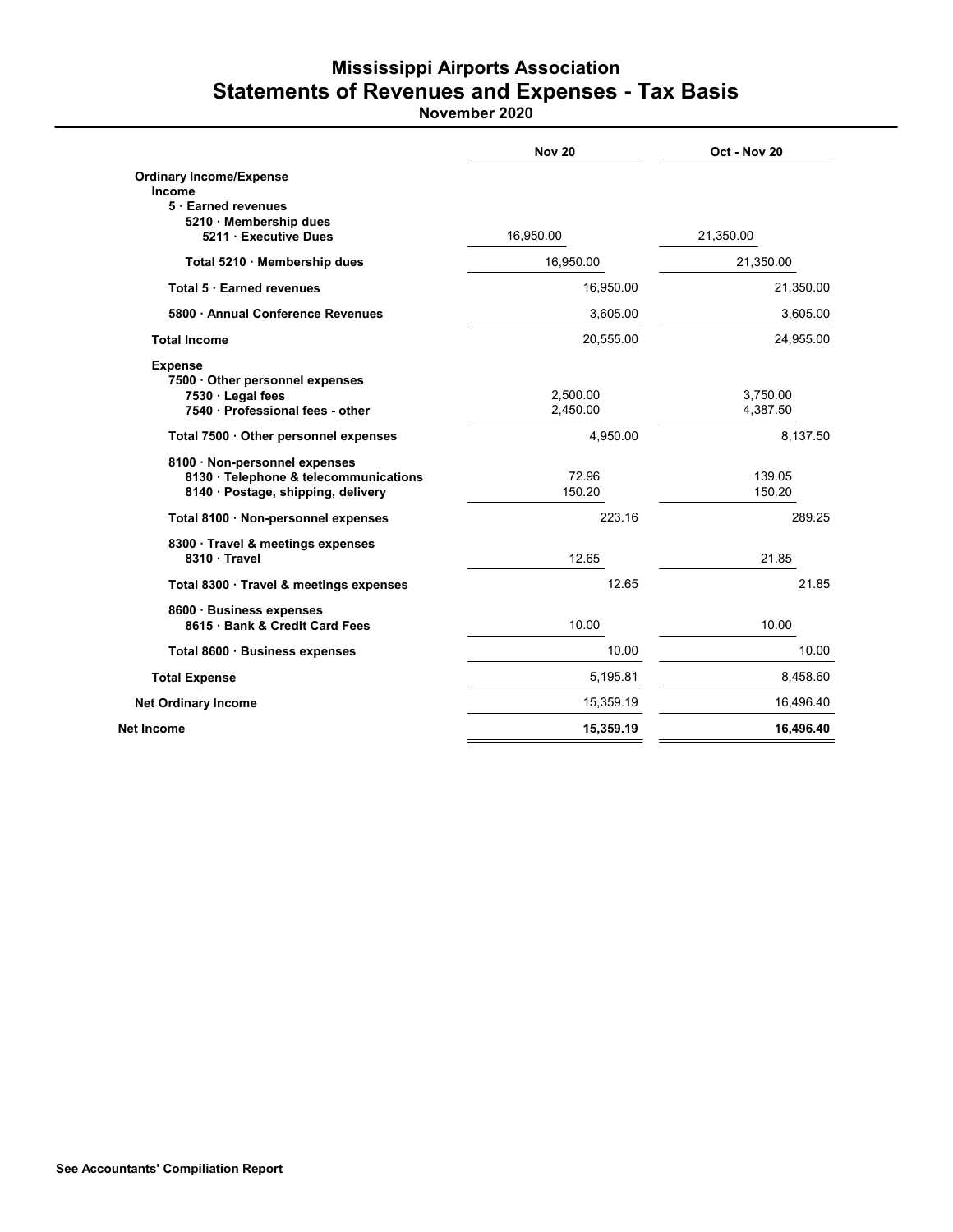#### **Mississippi Airports Association General Ledger** As of November 30, 2020

| Type                                                       | Date                     | Num          | Name                                           | Memo                                                           | <b>Debit</b>      | Credit             | <b>Balance</b>               |
|------------------------------------------------------------|--------------------------|--------------|------------------------------------------------|----------------------------------------------------------------|-------------------|--------------------|------------------------------|
| 1001 · Operating - Trustmark                               |                          |              |                                                |                                                                |                   |                    | 41,502.70                    |
| Deposit<br>Check                                           | 11/02/2020<br>11/13/2020 | 2138         | Baker, Donelson                                | Deposit<br>Invoice #8800288                                    | 5,700.00          | 2,500.00           | 47,202.70<br>44,702.70       |
| Check                                                      | 11/13/2020               | 2139         | Tellos Marketing, LLC                          | Invoice#MAA103020                                              |                   | 2,685.81           | 42,016.89                    |
| Deposit<br>Check                                           | 11/20/2020<br>11/30/2020 | 9999         | Maintenance Fee                                | Deposit                                                        | 14,855.00         | 10.00              | 56,871.89                    |
| Total 1001 · Operating - Trustmark                         |                          |              |                                                |                                                                | 20,555.00         | 5,195.81           | 56,861.89<br>56,861.89       |
| 3010 · Fund Balance                                        |                          |              |                                                |                                                                |                   |                    | (40, 365.49)                 |
| Total 3010 · Fund Balance                                  |                          |              |                                                |                                                                |                   |                    | (40, 365.49)                 |
| 5 · Earned revenues<br>5210 · Membership dues              |                          |              |                                                |                                                                |                   |                    | (4,400.00)<br>(4,400.00)     |
| 5211 · Executive Dues                                      |                          |              |                                                |                                                                |                   |                    | (4.400.00)                   |
| Deposit                                                    | 11/02/2020               |              |                                                | City of Greenville                                             |                   | 4,000.00           | (8,400.00)                   |
| Deposit<br>Deposit                                         | 11/02/2020<br>11/02/2020 |              |                                                | City of Vicksburg<br>Monroe County                             |                   | 750.00<br>750.00   | (9, 150.00)<br>(9,900.00)    |
| Deposit                                                    | 11/02/2020               |              |                                                | City of Madison                                                |                   | 200.00             | (10, 100.00)                 |
| Deposit                                                    | 11/20/2020               |              |                                                | City of Cleveland                                              |                   | 750.00             | (10, 850.00)                 |
| Deposit<br>Deposit                                         | 11/20/2020<br>11/20/2020 |              |                                                | City of Hattiesburg<br>City of Olive Branch                    |                   | 200.00<br>200.00   | (11,050.00)<br>(11, 250.00)  |
| Deposit                                                    | 11/20/2020               |              |                                                | Hattiesburg-Laurel Regional Airp                               |                   | 4,000.00           | (15, 250.00)                 |
| Deposit                                                    | 11/20/2020               |              |                                                | Meridian Airport Authority                                     |                   | 4,000.00           | (19, 250.00)                 |
| Deposit<br>Deposit                                         | 11/20/2020<br>11/20/2020 |              |                                                | Greenwood Leflore Airport<br>Jackson County Board of Superv    |                   | 200.00<br>750.00   | (19, 450.00)<br>(20, 200.00) |
| Deposit                                                    | 11/20/2020               |              |                                                | <b>Hinds Community College</b>                                 |                   | 750.00             | (20,950.00)                  |
| Deposit                                                    | 11/20/2020               |              |                                                | Columbia-Marion County                                         |                   | 200.00             | (21, 150.00)                 |
| Deposit                                                    | 11/20/2020               |              |                                                | City of Holly Springs                                          |                   | 200.00             | (21, 350.00)                 |
| Total 5211 · Executive Dues                                |                          |              |                                                |                                                                | 0.00              | 16,950.00          | (21, 350.00)                 |
| Total 5210 · Membership dues                               |                          |              |                                                |                                                                | 0.00              | 16.950.00          | (21, 350.00)                 |
| Total 5 · Earned revenues                                  |                          |              |                                                |                                                                | 0.00              | 16,950.00          | (21, 350.00)                 |
| 5800 · Annual Conference Revenues<br>Deposit               | 11/20/2020               |              |                                                | Gulfport-Biloxi Regional Airport                               |                   | 500.00             | 0.00<br>(500.00)             |
| Deposit                                                    | 11/20/2020               |              |                                                | Hattiesburg-Laurel Regional Airp                               |                   | 35.00              | (535.00)                     |
| Deposit                                                    | 11/20/2020               |              |                                                | Sunbelt Sealing Inc.                                           |                   | 500.00             | (1,035.00)                   |
| Deposit<br>Deposit                                         | 11/20/2020<br>11/20/2020 |              |                                                | Meridian Airport Authority<br>Michael Baker International Inc. |                   | 1,000.00<br>500.00 | (2,035.00)<br>(2,535.00)     |
| Deposit                                                    | 11/20/2020               |              |                                                | City of Greenville                                             |                   | 70.00              | (2,605.00)                   |
| Deposit                                                    | 11/20/2020               |              |                                                | Golden Triangle Regional Airport                               |                   | 1,000.00           | (3,605.00)                   |
| Total 5800 · Annual Conference Revenues                    |                          |              |                                                |                                                                | 0.00              | 3,605.00           | (3,605.00)                   |
| 7500 · Other personnel expenses                            |                          |              |                                                |                                                                |                   |                    | 3,187.50                     |
| 7530 · Legal fees<br>Check                                 | 11/13/2020               | 2138         | Baker, Donelson                                | Invoice #8800288                                               | 2,500.00          |                    | 1,250.00<br>3,750.00         |
| Total 7530 · Legal fees                                    |                          |              |                                                |                                                                | 2,500.00          | 0.00               | 3,750.00                     |
| 7540 · Professional fees - other                           |                          |              |                                                |                                                                |                   |                    | 1,937.50                     |
| Check                                                      | 11/13/2020               | 2139         | Tellos Marketing, LLC                          | Invoice#MAA103020                                              | 500.00            |                    | 2,437.50                     |
| Check<br>Check                                             | 11/13/2020<br>11/13/2020 | 2139<br>2139 | Tellos Marketing, LLC<br>Tellos Marketing, LLC | Invoice#MAA103020<br>Invoice#MAA103020                         | 62.50<br>1,000.00 |                    | 2,500.00<br>3,500.00         |
| Check                                                      | 11/13/2020               | 2139         | Tellos Marketing, LLC                          | Invoice#MAA103020                                              | 887.50            |                    | 4,387.50                     |
| Total 7540 · Professional fees - other                     |                          |              |                                                |                                                                | 2,450.00          | 0.00               | 4,387.50                     |
| Total 7500 · Other personnel expenses                      |                          |              |                                                |                                                                | 4,950.00          | 0.00               | 8.137.50                     |
| 8100 · Non-personnel expenses                              |                          |              |                                                |                                                                |                   |                    | 66.09                        |
| 8130 · Telephone & telecommunications<br>Check             | 11/13/2020               | 2139         | Tellos Marketing, LLC                          | Invoice#MAA103020                                              | 72.96             |                    | 66.09<br>139.05              |
| Total 8130 · Telephone & telecommunications                |                          |              |                                                |                                                                | 72.96             | 0.00               | 139.05                       |
| 8140 · Postage, shipping, delivery                         |                          |              |                                                |                                                                |                   |                    | 0.00                         |
| Check                                                      | 11/13/2020               | 2139         | Tellos Marketing, LLC                          | Invoice#MAA103020                                              | 148.00            |                    | 148.00                       |
| Check                                                      | 11/13/2020               | 2139         | Tellos Marketing, LLC                          | Invoice#MAA103020                                              | 2.20              |                    | 150.20                       |
| Total 8140 · Postage, shipping, delivery                   |                          |              |                                                |                                                                | 150.20            | 0.00               | 150.20                       |
| Total 8100 · Non-personnel expenses                        |                          |              |                                                |                                                                | 223.16            | 0.00               | 289.25                       |
| 8300 · Travel & meetings expenses<br>8310 · Travel         |                          |              |                                                |                                                                |                   |                    | 9.20<br>9.20                 |
| Check                                                      | 11/13/2020               | 2139         | Tellos Marketing, LLC                          | Invoice#MAA103020                                              | 12.65             |                    | 21.85                        |
| Total 8310 · Travel                                        |                          |              |                                                |                                                                | 12.65             | 0.00               | 21.85                        |
| Total 8300 · Travel & meetings expenses                    |                          |              |                                                |                                                                | 12.65             | 0.00               | 21.85                        |
| 8600 · Business expenses<br>8615 · Bank & Credit Card Fees |                          |              |                                                |                                                                |                   |                    | 0.00<br>0.00                 |
| Check                                                      | 11/30/2020               | 9999         | Maintenance Fee                                |                                                                | 10.00             |                    | 10.00                        |
| Total 8615 · Bank & Credit Card Fees                       |                          |              |                                                |                                                                | 10.00             | 0.00               | 10.00                        |
| Total 8600 · Business expenses                             |                          |              |                                                |                                                                | 10.00             | 0.00               | 10.00                        |
| <b>TOTAL</b>                                               |                          |              |                                                |                                                                | 25,750.81         | 25,750.81          | 0.00                         |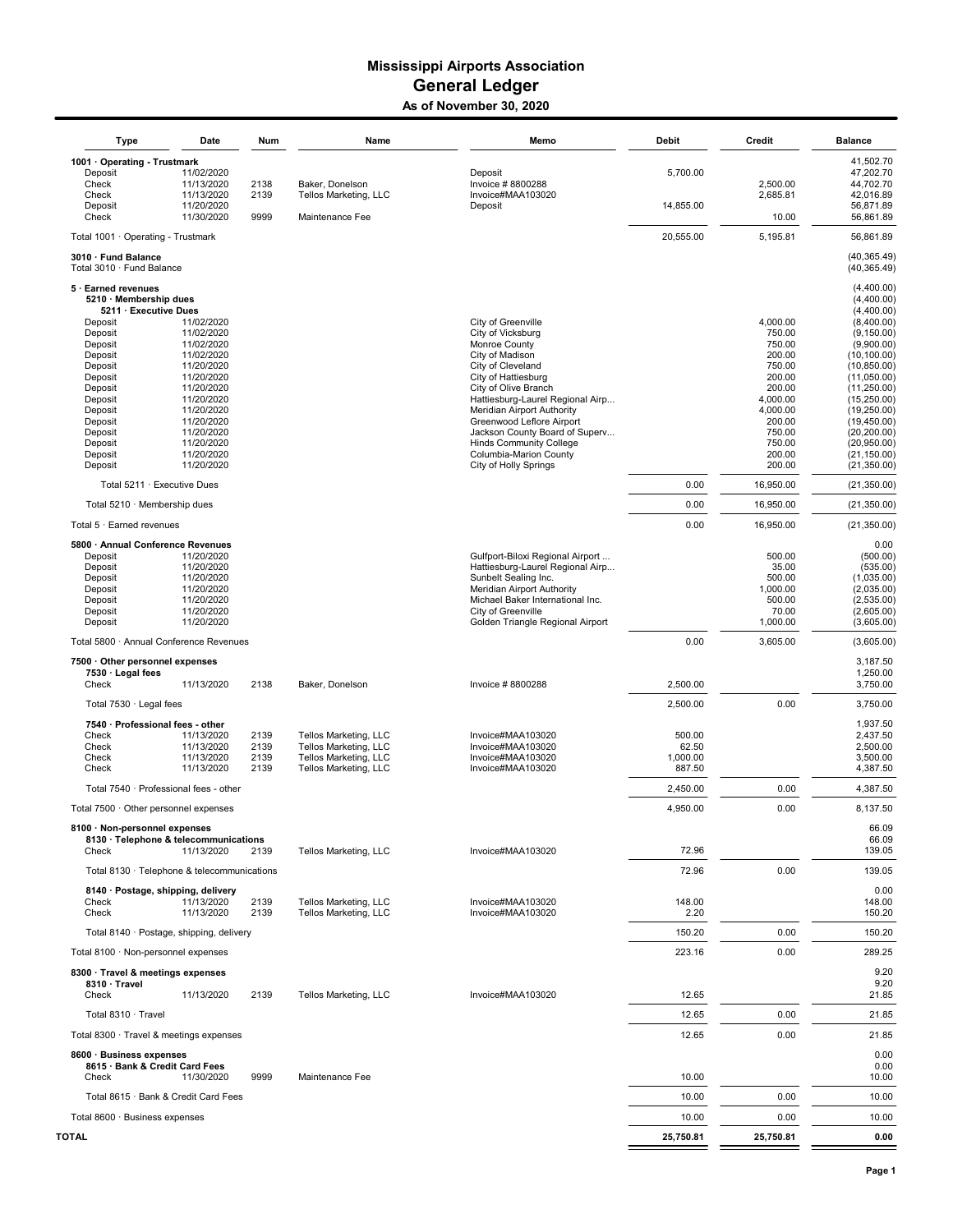3:25 PM

12/08/20

# **Mississippi Airports Association Deposit Detail**

### November 1 through December 8, 2020

| <b>Type</b>    | Memo<br><b>Num</b><br>Date |            | <b>Account</b>                                | Amount                            |              |
|----------------|----------------------------|------------|-----------------------------------------------|-----------------------------------|--------------|
| <b>Deposit</b> |                            | 11/02/2020 | <b>Deposit</b>                                | 1001 · Operating - Trustmark      | 5,700.00     |
|                |                            |            | City of Greenville                            | 5211 · Executive Dues             | $-4,000.00$  |
|                |                            |            | City of Vicksburg                             | 5211 · Executive Dues             | $-750.00$    |
|                |                            |            | Monroe County                                 | 5211 · Executive Dues             | $-750.00$    |
|                |                            |            | City of Madison                               | 5211 · Executive Dues             | $-200.00$    |
| <b>TOTAL</b>   |                            |            |                                               |                                   | $-5,700.00$  |
| <b>Deposit</b> |                            | 11/20/2020 | Deposit                                       | 1001 · Operating - Trustmark      | 14,855.00    |
|                |                            |            | City of Cleveland                             | 5211 · Executive Dues             | $-750.00$    |
|                |                            |            | City of Hattiesburg                           | 5211 · Executive Dues             | $-200.00$    |
|                |                            |            | Gulfport-Biloxi Regional Airport Authority    | 5800 · Annual Conference Revenues | $-500.00$    |
|                |                            |            | City of Olive Branch                          | $5211 \cdot$ Executive Dues       | $-200.00$    |
|                |                            |            | Hattiesburg-Laurel Regional Airport Authority | 5800 Annual Conference Revenues   | $-35.00$     |
|                |                            |            | Hattiesburg-Laurel Regional Airport Authority | $5211 \cdot$ Executive Dues       | $-4,000.00$  |
|                |                            |            | Sunbelt Sealing Inc.                          | 5800 · Annual Conference Revenues | $-500.00$    |
|                |                            |            | Meridian Airport Authority                    | 5800 Annual Conference Revenues   | $-1.000.00$  |
|                |                            |            | Meridian Airport Authority                    | 5211 · Executive Dues             | $-4,000.00$  |
|                |                            |            | Michael Baker International Inc.              | 5800 · Annual Conference Revenues | $-500.00$    |
|                |                            |            | Greenwood Leflore Airport                     | 5211 · Executive Dues             | $-200.00$    |
|                |                            |            | City of Greenville                            | 5800 · Annual Conference Revenues | $-70.00$     |
|                |                            |            | Jackson County Board of Supervisors           | 5211 · Executive Dues             | $-750.00$    |
|                |                            |            | <b>Hinds Community College</b>                | $5211 \cdot$ Executive Dues       | $-750.00$    |
|                |                            |            | <b>Columbia-Marion County</b>                 | 5211 · Executive Dues             | $-200.00$    |
|                |                            |            | Golden Triangle Regional Airport              | 5800 Annual Conference Revenues   | $-1,000.00$  |
|                |                            |            | City of Holly Springs                         | 5211 · Executive Dues             | $-200.00$    |
| <b>TOTAL</b>   |                            |            |                                               |                                   | $-14.855.00$ |